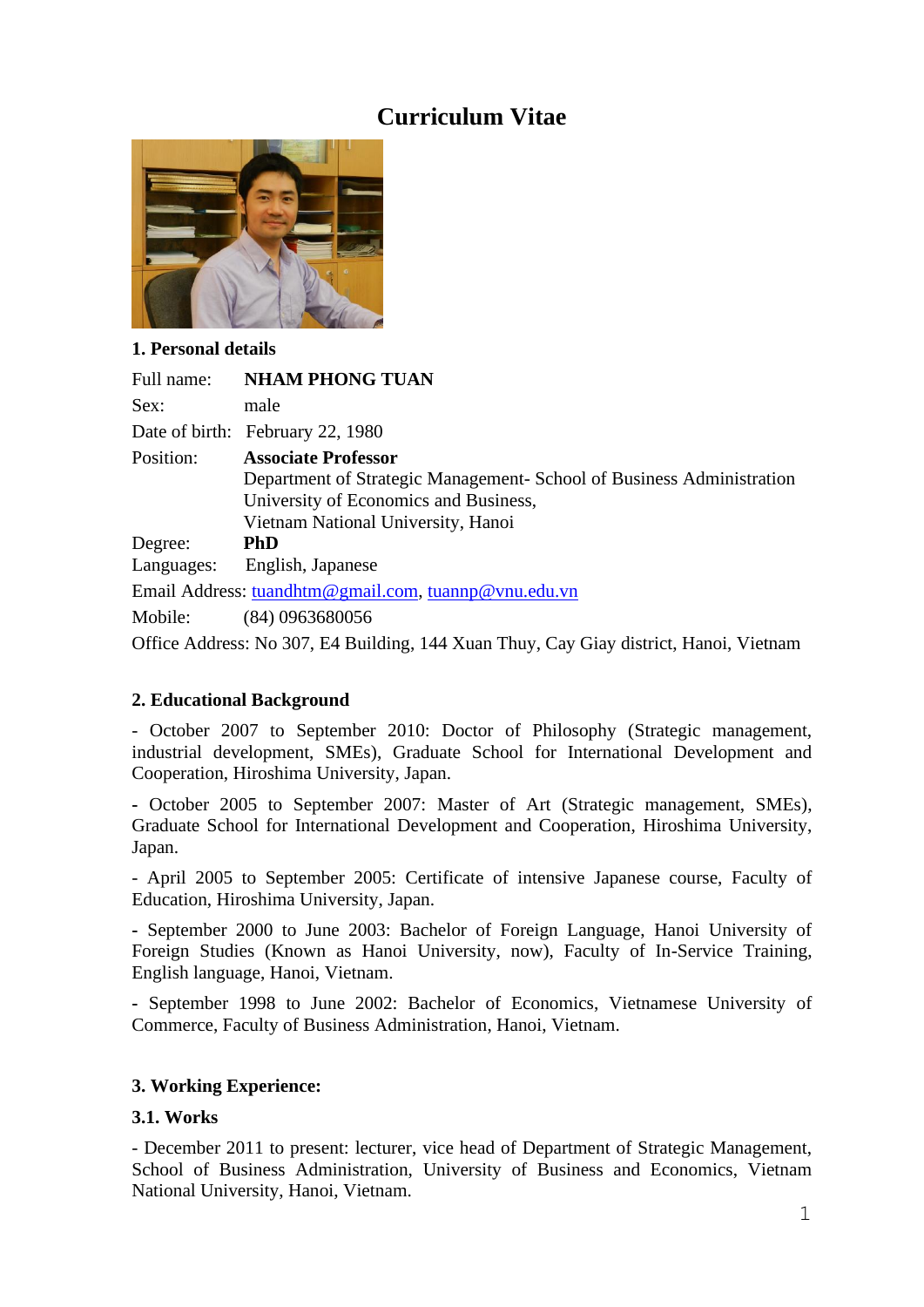- March 2013 to march 2014: vice head of Office of Research and Partnership Development

- 2010: Reviewer for Asian Academy of Management Journal - School of Management, University Sains Malaysia.

- 2009 to 2010: Research Assistant, Graduate School for International Development and Cooperation, Hiroshima University, Japan.

- 2008 to 2009: Teaching Assistant, Graduate School for International Development and Cooperation, Hiroshima University, Japan.

**-** March 2003 to 5/12/2011: lecturer at Department of Basic Management, Faculty of Business Administration, Vietnam University of Commerce, Hanoi, Vietnam.

## **3.2. Supervision of master and PhD**

- Master students: 18
- PhD students (ongoing): 02

- PhD student (graduated): 02

#### **4. Publications:**

## **4.1. Books, textbooks, references:**

*1. Competitiveness in Vietnam: Case study Book (in English)*, published by the USAIDfunded Vietnam Competitiveness Initiative (VNCI) (co-author).

*2. Vietnam's Enterprise Spirit* (reference book in Vietnamese)*, National University Publishing House*, 2012 (co-author).

3. Female Entrepreneur in Vietnam (reference book in Vietnamese), *National University Publishing House*, 2013 (co-author).

4. Corporate Governance Index in Vietnamese Commercial Banks (reference book in Vietnamese), *National University Publishing House*, 2014 (co-author).

5. Case studies of Strategic management (reference book in English), internal use (coauthor), 2014.

6. Innovation in Vietnamese firms (reference book in Vietnamese), National University Publishing House, 2016 (author).

# **4.2. Peer Reviewed Journal Articles**

# **4.2.1. Foreign Journal Articles**

1. Nham Phong Tuan and Takahashi Yoshi (2009a). Factors Contributing to the Growth of Small and Medium Enterprises: An Empirical Analysis of Vietnam's Manufacturing Firms. *Singapore Management Review*, 31(2), 35-51. (Scopus ranking)

2. Nham Phong Tuan and Takahashi Yoshi (2009b). Determinants of the New Manufacturing Venture's Performance in Vietnam. *International Journal of Business and Management Science*, 2(1), 1-21. (Scopus ranking)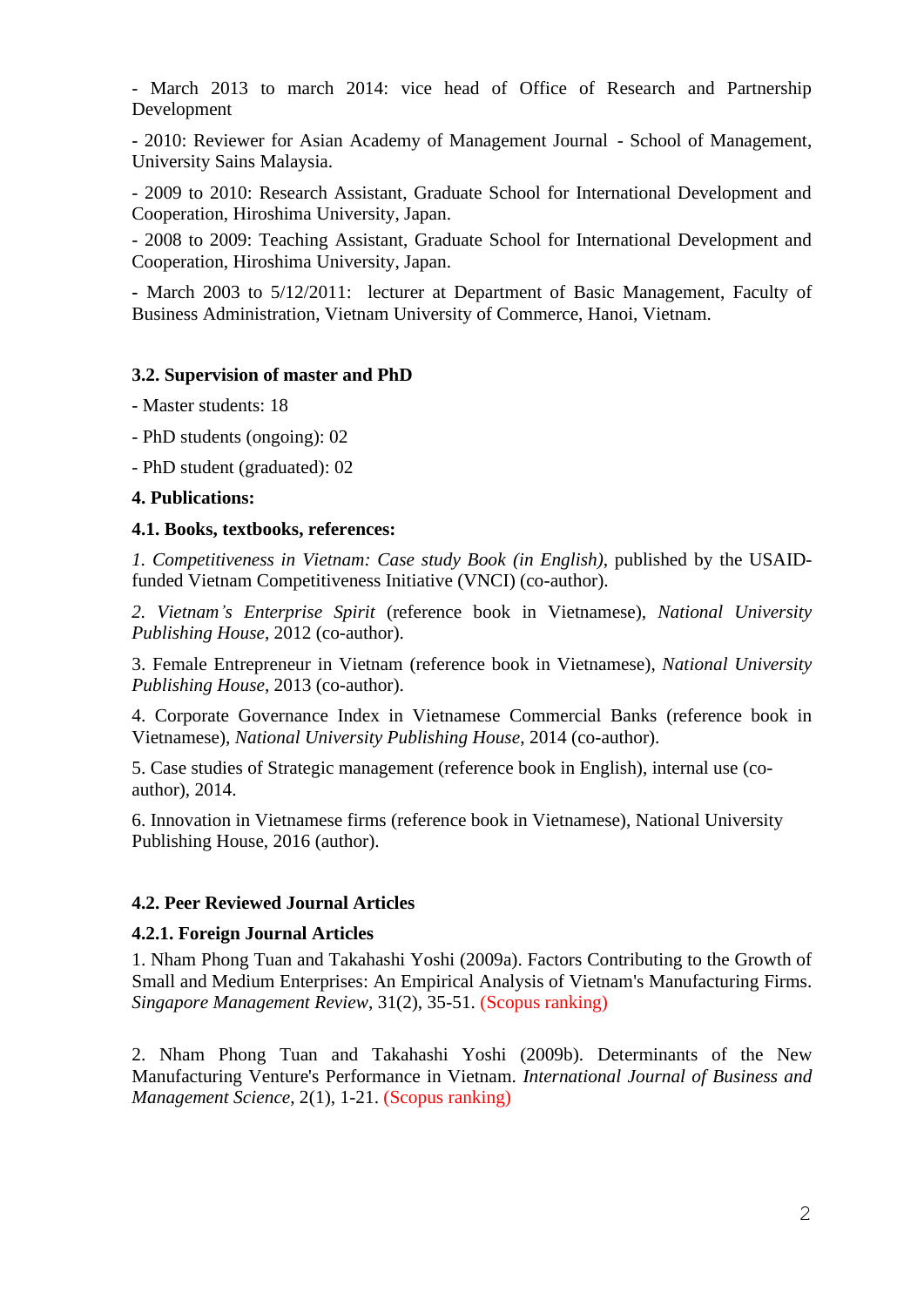3. Nham Phong Tuan and Takahashi Yoshi (2009c). Resources, Organizational Capabilities and Performance: some empirical evidence from Vietnam's supporting industries. *International Review of Business Research Papers*, 5(4), 219-231.

4. Nham Phong Tuan and Takahashi Yoshi (2009d). Determinants of Subcontracting Behavior in Supporting Industries: Evidence from Vietnam, *Journal of Global Management Research,* 5(2), 7-14.

5. Nham Phong Tuan and Takahashi Yoshi (2010a). Organizational Capabilities, Competitive Advantage and Performance in Supporting Industries in Vietnam. *Asian Academy of Management Journal*, 15(1), 1-21. (Scopus ranking)

6. Nham Phong Tuan and Takahashi Yoshi (2010b). Vertical Linkage and Firm's Performance in Supporting Industries: Evidence from Vietnam, *Asian Journal of Management Research*, 1(1), 1-14.

7. Nham Phong Tuan and Hoang Van Hai (2011). Building an integrated framework of strategic management theories to explain performance of firm in one industry. *Journal of Global Management Research,* 7(2), 29-42.

8. Nham Phong Tuan and Nguyen Thi Tuyet Mai (2012). A Firm Analysis Level of Supporting Industries in Hanoi City- Vietnam: Application of Resource-based View and Industrial Organization*. International Journal of Business Management*, 7(5), 53-72.

9. Nguyen Thi Tuyet Mai and Nham Phong Tuan (2012). Competition in Vietnamese E-Marketplace: A case study of Alibaba in Vietnam. *International Journal of Business and Social Science*, 3(10), special issue, 60-67.

10. Nham Phong Tuan (2012). Contract farming and its impact on income and livelihoods for small-scale farmers: case study in Viet Nam. Journal of agribusiness and rural development, 4 (26), 147-166.

11. Nham Phong Tuan (2012). Governance, Institutional, and Pro-poor analysis of Cassava contract farming in Quang Tri Province, Vietnam. *Asian Journal of Agriculture and Development*, Vol 9, No.2, pp 47-63.

12. Nham Phong Tuan  $(3<sup>rd</sup>$  author) (2013). Gender as a Moderator for Firm Resources, Networks and Operation Factors on Firm Performance in Lao MSMES, Laos. JOURNAL OF WOMEN'S ENTREPRENEURSHIP AND EDUCATION, Volume 1-2 (March).

13. Khine Tin Zar Lwin and Nham Phong Tuan (2013). Exploring The Link between Learning and Firm Performance: Empirical Study of Private Manufacturing Firms in Yangon – Myanmar. Asian Academy of Management Journal, Vol 18, No2, pp. 55-84. (Scopus ranking)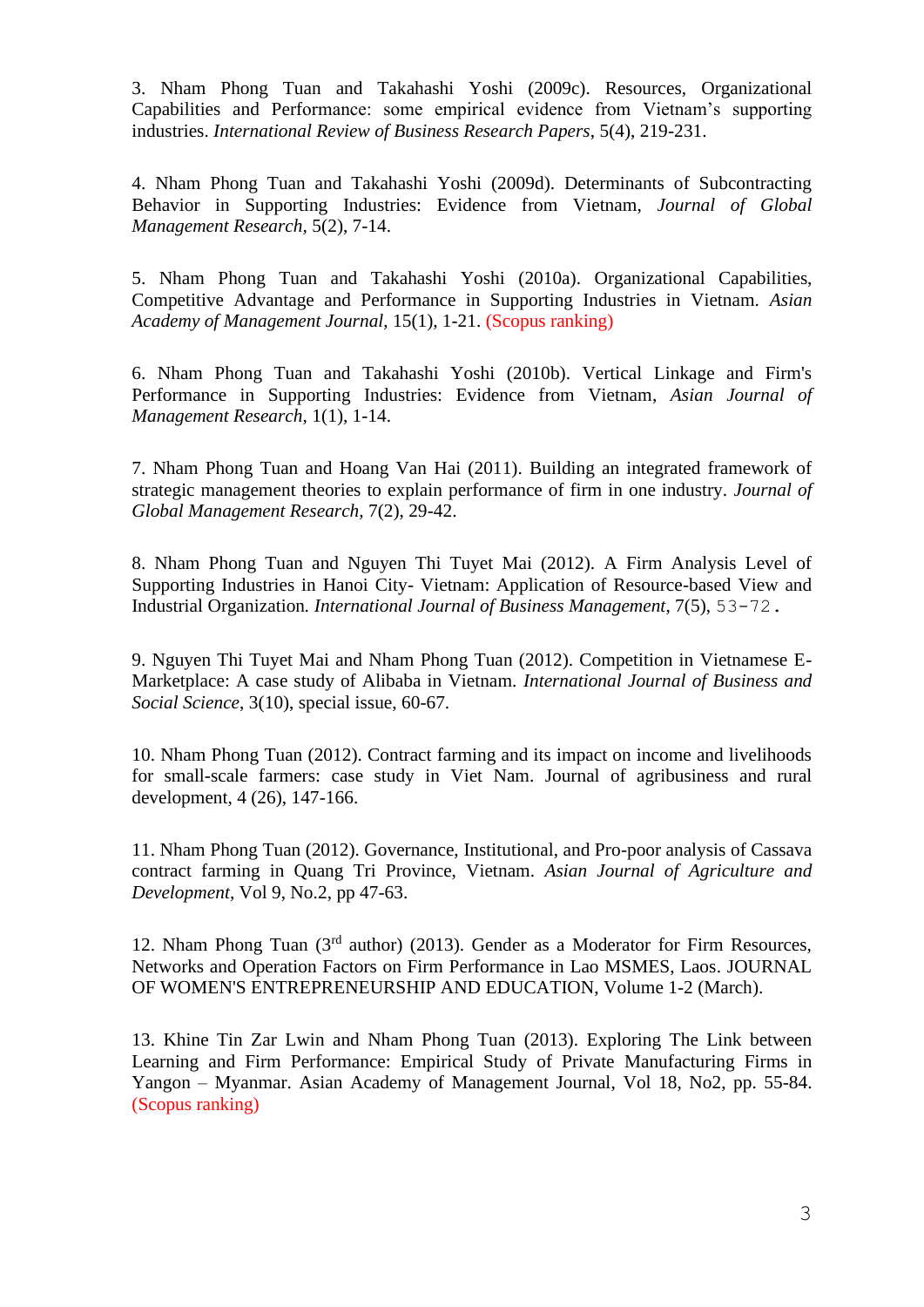14. Nguyen Thi Tuyet Mai, Yoshi Takahashi and Nham Phong Tuan (2013). Technology Acceptance Model and the Role of Trust to the Paths to Online Customer Loyalty in an Emerging Market. Market Journal, Vol 25, No 2, 231-248. (Scopus ranking)

15. Sengaloun Inmyxai, Yoshi Takahashi, Nham Phong Tuan (2014). Determining Applicability of Feminist Theories by Examining the Mediation and Moderation Effects on Economic Performance in Lao MSMEs, International Review, No 3-4, pp 43-59.

16. Nguyen Thi Tuyet Mai, Yoshi Takahashi, Nham Phong Tuan (2014). Determinants of online customer satisfaction in an emerging market – a mediator role of trust, International Journal of contemporary management, Vol 13(1), 8-30.

17. Nguyen Thi Tuyet Mai, Nham Phong Tuan (2014). A domino effect from fairness to online customer loyalty, DLSU Business & Economic Review, vol 24(1), 85-96. (Scopus ranking)

18. Nham Phong Tuan, Nguyen Thi Hai Linh (2014). Impact of service quality performance on customer satisfaction: A case study of Vietnam's five star hotel, ABAC Journal, vol 34 (3), 53-70.

19. Nham Phong Tuan, Pham Huong Giang, Nguyen Thi Nhan (2014). The impact of organizational culture on innovation activities – the case of X corporation in Vietnam, Journal of global management research, vol 10 (1), 29-36.

20. Do Huu Hai, Pham Van Tuan, Nham Phong Tuan (2015). Factors contributing to the development of the Retail Banking Services in Hanoi, Vietnam. Asian Social Science (*Proquest, Ebscohost), vol 11 (18), 364-368.*

21. Nham Phong Tuan (2015). Determinants of innovation: an empirical analysis for Vietnamese manufacturing firms. Economic Annals-XXI *(Scopus ranking), vol 155 (11- 12), 87-90.*

22. Phan Chi Anh, Nham Phong Tuan (2015). Impact of service quality on customer satisfaction of automated teller machine service: case study of a private commercial joint stock bank in Vietnam. Business: Theory and Practice *(Scopus ranking), vol 16 (3), 280- 289.*

23. Nham Phong Tuan, Nguyen Thi Nhan, Pham Huong Giang, Nguyen Nhu Ngoc (2016). The effects of innovation on firm performance of supporting industries in Hanoi – Vietnam. Journal of industrial engineering and management (Scopus ranking), 9(2), 413-431.

24. Nham Phong Tuan, Yoshi Takahashi, Ngoc Nguyen Nhu, Huong Nguyen Thu (2017). Training and transferring knowledge in BMC Group-Vietnam. International Business Management (Scopus ranking), 11(2), 522-529.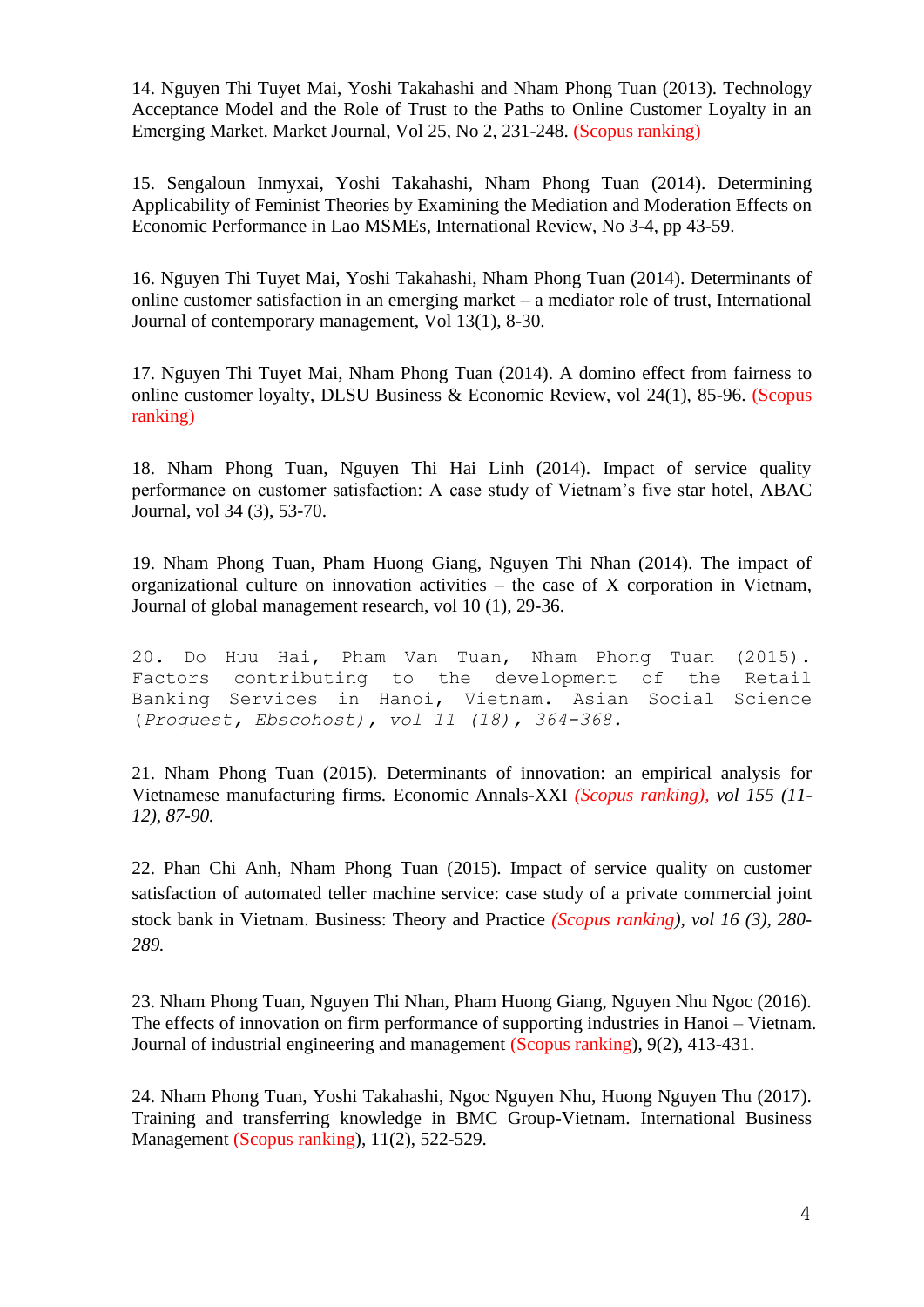25. Nguyen Thi Phuong Linh, Do Huu Hai, Nham Phong Tuan, Nguyen Hai Minh, Nguyen Thi Tuyet Mai (2017). Knowledge sharing behavior in Vietnam Telecommunication Companies. International Business Management (Scopus ranking), 11 (3), 692-702.

26. Tran Hoai Nam, Nham Phong Tuan, Nguyen Van Minh (2017). Critical Successful Factors for Innovation in Vietnamese Firms. Journal of industrial engineering and management (Scopus ranking), 10(3), 73-89.

27. Phan Chi Anh, Nham Phong Tuan, Hoang Trong Hoa (2017). Relationship between manufacturing strategy and frm performance: the empirical study of Vietnamese manufacturing plants. Economic Annals-XXI (Scopus ranking), 166(7-8), 41-45.

28. Do Ngoc Bich, Nham Phong Tuan, Nguyen Thi Tuyet Mai (2019). An investigation the main internal brand crisis antecedents. Business: theory and practice (scopus ranking), 20, 234-247.

29. Nguyen Thi Tuyet Mai, Nham Phong Tuan, Hoang Viet Ngu (2019). The theory of planned behavior and knowledge sharing: A systematic review and meta-analytic structural equation modeling. VINE journal of information and knowledge management systems, 49(1), 76-94. (scopus ranking)

30. Nguyen Nhu Ngoc, Nham Phong Tuan, Yoshi Takahashi (2019). Relationship between ability-based emotional intelligence, cognitive intelligence, and job performance. Sustainability, 11 (8), 2299 (SSCI, scopus ranking)

31. Nguyen Thi Tuyet Mai, Nham Phong Tuan, Fabian Jintae Froese, Ashish Malik (2019). Motivation and knowledge sharing: a meta-analysis of main and moderating effects. Journal of Knowledge Management. DOI 10.1108/JKM-01-2019-0029 (SSCI, Q1 scopus)

32. Nguyen Thi Tuyet Mai, Dinh Van Toan, & Nham Phong Tuan (2019). Online knowledge sharing in Vietnamese tele-communication companies: An integration of social psychology models. Knowledge Management & E-Learning, 11(4), 497–521. (scopus ranking)

33. Nguyen Nhu Ngoc, Nham Phong Tuan, & Takahashi Yoshi (2019). Internal corporate social responsibility and organizational creativity: An empirical study of Vietnamese small and medium-sized enterprises. Intangible Capital, 15(3), 208-223. (scopus ranking)

#### **4.2.1. Domestic Journal Articles**

1. Nham Phong Tuan (2012). Gender, innovation and the growth of small medium enterprises: An empirical analysis of Vietnam's manufacturing firms. *VNU Journal of Science, Economics and Business*, 28(2), 87-102.

2. Nham Phong Tuan (2012). An empirical study of firm environmental and financial performance: evidence from Vietnam's small and medium manufacturing firms. Journal of Science – VNU, No5 (English).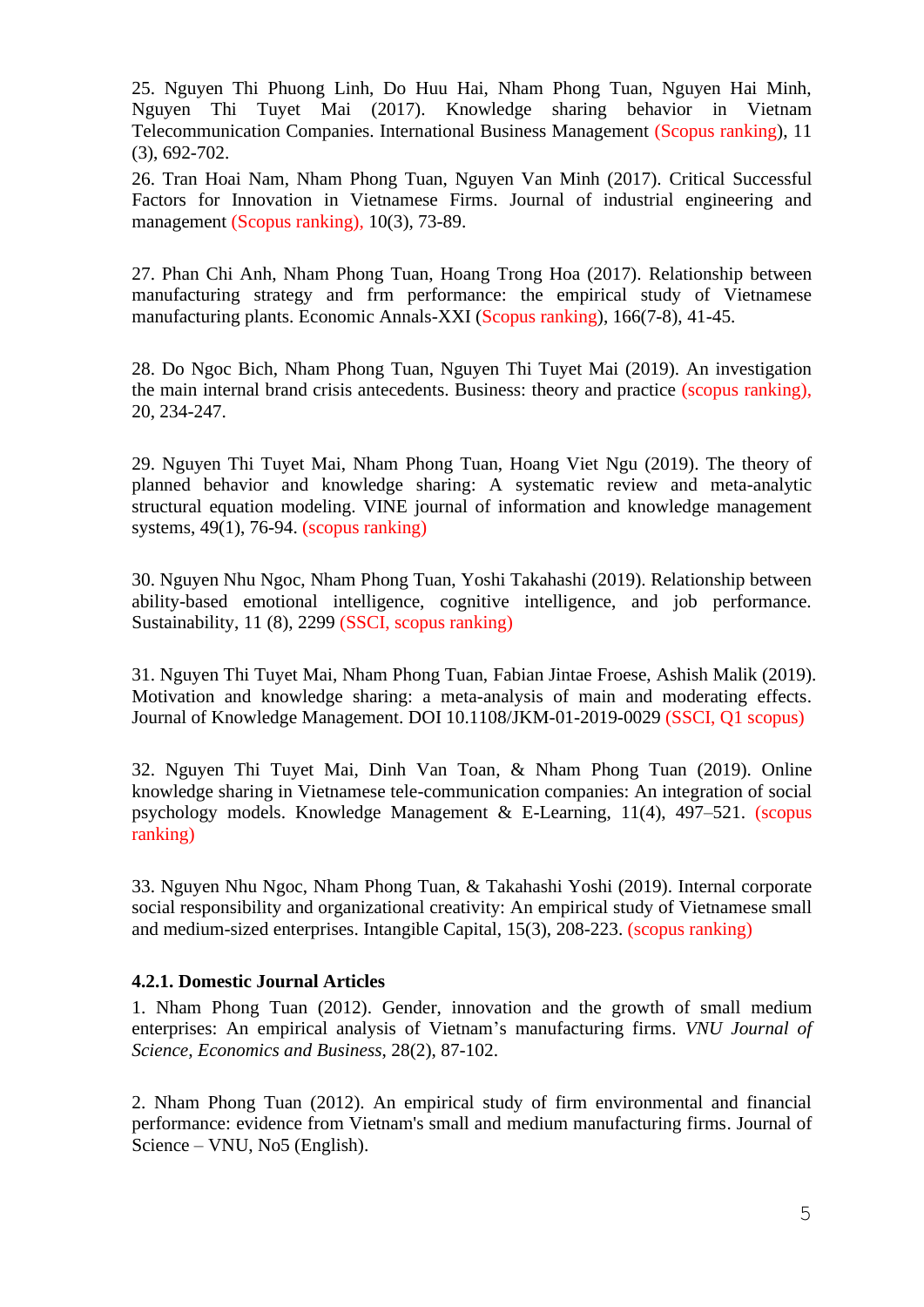3. Nham Phong Tuan và Nguyễn Anh Tuấn (2013). Quản trị công ty: Vấn đề đại diện của các công ty đại chúng Việt Nam. Journal of Science - VNU (Chuyên san kinh tế và kinh doanh), Số 1, Tháng 3/2013.

4. Nhâm Phong Tuân, Nguyễn Thị Lan Anh, Ngô Thị Mai Hạnh, Hoàng Mạnh Anh (2013). Trách nhiệm và quyền hạn trong mô hình tổ chức quản trị nội bộ của các công ty dầu khí khi đầu tư ra nước ngoài trong lĩnh vực thượng nguồn và khả năng áp dụng đối với PETROVIETNAM. Tạp chí Dầu Khí – chuyên đề Kinh Tế - Quản lý dầu khí, số 7, 48-55.

5. Nguyễn Thị Tuyết Mai và Nhâm Phong Tuân (2013). Vai trò của niềm tin – cầu nối quan trong trong thương mại điện tử ở Việt Nam. Tạp chí Những vấn đề kinh tế và chính trị thế giới, số 8 (208), pp 72-80.

6. Nguyễn Thị Tuyết Mai và Nhâm Phong Tuân (2013). Nghiên cứu về mối quan hệ biện chứng giữa lượng người sử dụng Internet và tổng sản phẩm quốc nội tại Việt Nam. Tạp chí Khoa học Đối ngoại, số 58, pp 97-105.

7. Nhâm Phong Tuân và Nguyễn Thành Tư (2013). The impact of online social networking on student's study (VNU University of Economics and Business). Tạp chí Nghiên cứu Giáo dục. Vol 29, No.1, 2013.

8. Nguyễn Đăng Minh, Nhâm Phong Tuân (2013). Giải pháp chính nhằm phát triển sản xuất tinh gọn cho các doanh nghiệp nhỏ và vừa Việt Nam. Tạp chí Khoa học Công nghệ, số 19, 64-69.

9. Nguyễn Thị Tuyết Mai, Nhâm Phong Tuân (2014). Nghiên cứu mạng xã hội Facebook trong việc hỗ trợ đổi mới giảng dạy tại Trường Đại học. Tạp chí Khoa học Đối ngoại, số 68.

10. Nhâm Phong Tuân (2014). Đề xuất mô hình đánh giá tác động của sáng tạo đổi mới tới kết quả hoạt đông của doanh nghiệp. Tạp chí Khoa học Thương mại, số 67.

11. Lương Minh Huân, Nhâm Phong Tuân (2014). Understanding entrepreneurial perception and business conditions in Vietnam through the approach of the global entrepreneurship monitor, VNU Journal of science: Economics and Business, vol 30 (2), 13-27.

12. Nguyễn Thị Tuyết Mai, Nhâm Phong Tuân (2014). Niềm tin và sự thỏa mãn của khách hàng trong mua hàng trực tuyến tại Việt Nam. Tạp chí Quản lý kinh tế, số 63, pp 19-26.

13. Nhâm Phong Tuân, Yoshi Takahashi, Nguyễn Thị Tuyết Mai (2014). The roles of Supervisory Support Behaviors and Environmental Policy in Employee "Ecoinitiatives" at Manufacturing Companies in Vietnam. Journal of Economic Development, No 221, 105- 126.

14. Nhâm Phong Tuân, Trần Đức Hiệp (2014). Thấy gì từ việc phát triển công nghiệp hỗ trợ của một số nước, Tạp chí Tài chính (trực tuyến), lưu ngày 5/11/2014 mục Nghiên cứu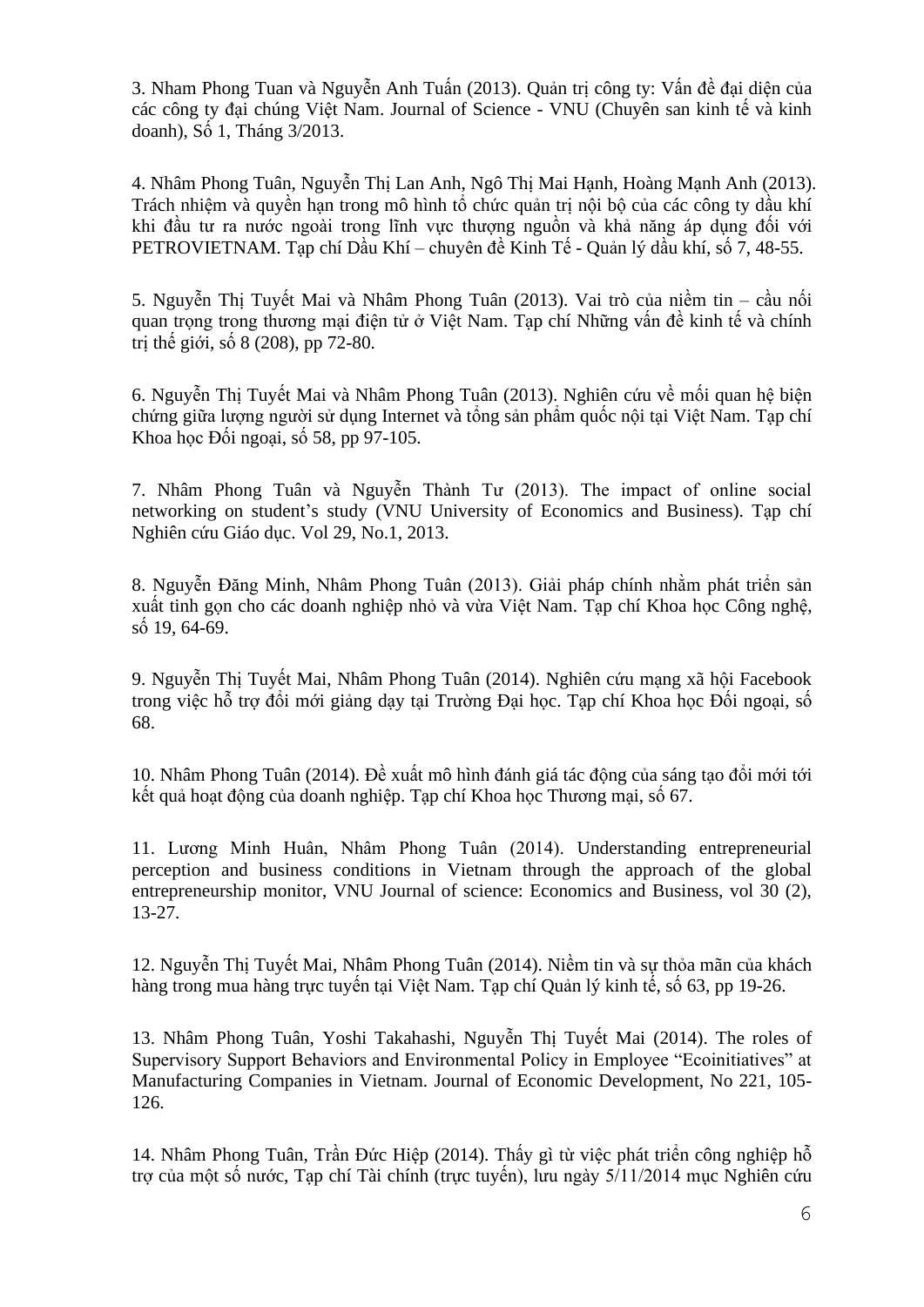trao đổi, [http://tapchitaichinh.vn/Trao-doi-Binh-luan/Thay-gi-tu-viec-phat-trien-cong](http://tapchitaichinh.vn/Trao-doi-Binh-luan/Thay-gi-tu-viec-phat-trien-cong-nghiep-ho-tro-cua-mot-so-nuoc/55391.tctc)[nghiep-ho-tro-cua-mot-so-nuoc/55391.tctc](http://tapchitaichinh.vn/Trao-doi-Binh-luan/Thay-gi-tu-viec-phat-trien-cong-nghiep-ho-tro-cua-mot-so-nuoc/55391.tctc)

15. Nhâm Phong Tuân, Trần Đức Hiệp (2014). Ảnh hưởng của các chính sách tới sự phát triển của ngành công nghiệp hỗ trợ ô tô Việt Nam, Tạp chí Khoa học ĐHQGHN: Kinh tế và kinh doanh, tập 30, số 4, 12-20.

16. Lê Anh Hưng, Nhâm Phong Tuân (2015). Tác động của vốn tri thức đến năng lực đổi mới sáng tạo và năng suất trong tổ chức: Từ các lý thuyết hiện hành đến cách tiếp cận mới, Tạp chí Kinh tế & Phát triển, số 211 (II), pp 25-36.

17. Nhâm Phong Tuân, Đặng Thị Kim Thoa (2015). Chiến lược phát triển của Trường đại học ngoài công lập: Nghiên cứu trường hợp Trường Đại học Đông Á – Đà Nẵng, Tạp chí Khoa học, số 2 (41), 92- 103.

18. Nham Phong Tuan, Pham Thi Trang, Yoshikazu Maegawa (2015). The relationship between organizational culture and innovation through Vietnamese employee's perspective. External economics review, vol 76, 70-83.

19. Nham Phong Tuan (2018). Ảnh hưởng của sự sáng tạo của nhân viên đến khả năng đổi mới tổ chức của các ngân hàng thương mại có vốn nhà nước tại Hà Nội. Tạp chí nghiên cứu kinh tế. Số 4 (479), 24-33.

20. Nhâm Phong Tuân, Đinh Văn Toàn, Nguyễn Anh Hào, Nguyễn Thị Tuyết Mai, Trần Hoài Nam (2019). Các yếu tố quyết định đến hành vi chia sẻ tri thức của nhân viên trong các doanh nghiệp viễn thông Việt Nam. Tạp chí Kinh tế và Phát triển, số 261, t3/2019.

#### **4.3. Conference Proceedings:**

1. Tran Hoai Nam and Nham Phong Tuan (2006). Knowledge management and training experiences for knowledge management of universities in the World. Proceeding Paper in International Conference on E-Commerce held by Vietnam University of Commerce.

2. Nham Phong Tuan and Takahashi Yoshi (2008). Determinants of New Venture Performance: Empirical Evidence from Vietnam's New Manufacturing Ventures. Proceeding Paper in 5th SMEs in Global Economy Conference 2008: Senshu University, Tokyo Japan, August 2-3.

3. Nham Phong Tuan and Takahashi Yoshi (2009a). Resources, Organizational Capabilities and Performance: some empirical evidence from Vietnam's supporting industries. Proceeding Paper in 10th International Business Research Conference: Dubai, UAE, April, 16-17.

4. Nham Phong Tuan and Takahashi Yoshi (2009b). Vertical Linkage and Firm's Performance in Supporting Industries: Evidence from Vietnam. Proceeding Paper in International Conference on Industrial Globalization and Technology Innovation: Xian, China, August, 19-21.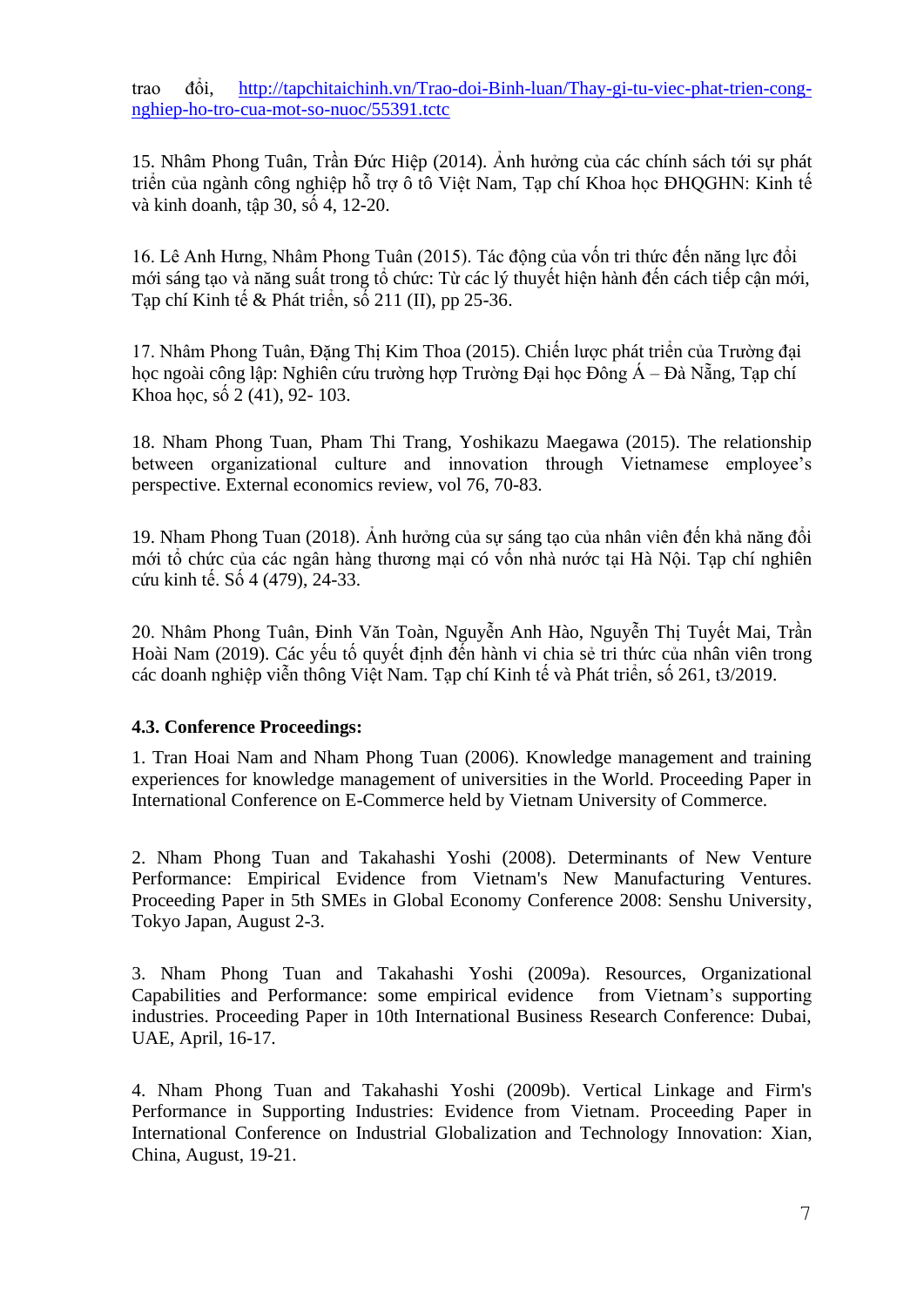5. Takahashi Yoshi and Nham Phong Tuan (2009c). Public sector's role in industrial cluster - Applying knowledge view of clusters to developing countries - Proceeding paper in International Symposium on Regional Development and Public Policy organized by Takasaki City University of Economics, October, 2009.

6. Nham Phong Tuan (2011). Building an integrated framework of strategic management theories to explain performance of firm in one industry. Proceeding paper in The fourth Vietnam Economist Annual Meeting in Ho Chi Minh City, Vietnam

7. Nham Phong Tuan (2011). Gender, innovation and firm's performance: the case of Vietnam's manufacturing SMEs. Proceeding paper in International Conference about Innovation, Entrepreneurship and Women Business, School of Business, University of Economics and Business, Vietnam National University, Hanoi, December 1-2.

8. Nham Phong Tuan, Tran Hue Chi, and Nguyen Thu Ha (2012). Impact of firm's environmental performance on its financial performance: empirical evidence from Vietnam's small and medium manufacturing firms. Proceeding paper in International Conference about Sustainable manufacturing and environmental management, JSPS Asian Core Program, Hanoi, 6<sup>th</sup> October 2012.

9. Nguyễn Thị Tuyết Mai, Nhâm Phong Tuân (2012). Trust and customer satisfaction in online buying: a study from Vietnam. Proceeding of 4<sup>th</sup> International Conference "Vietnam Studies", Niềm tin và sự thỏa mãn của khách hàng trong mua hàng trực tuyến: một nghiên cứu tại Việt Nam, 11/2012, Hanoi.

10. Nguyễn Thị Tuyết Mai, Nhâm Phong Tuân (2013). Giải pháp nhân sự nhằm tối ưu hóa công cụ tìm kiếm Google cho doanh nghiệp Việt Nam. Kỷ yếu 5 năm ngày Nhân sự Việt nam: Quản trị nguồn nhân lực vì sự phát triển bền vững của doanh nghiệp Việt Nam, Hà Nội, 3/11/2013.

11. Nhâm Phong Tuân và Đỗ Thị Phượng (2013). Nghiên cứu việc thực hiện trách nhiệm xã hội của các Công ty đa quốc gia tại Việt Nam. Kỷ yếu Hội thảo khoa học Tăng Trưởng xanh Trong thời kỳ Toàn cầu hóa, NXB Kinh tế TP HCM, HCM, ngày 15/10/2013.

12. Nhâm Phong Tuân và Dương Ngọc Anh (2013). Suggesting strategic direction for Vietnam's Publisher: case study of publisher X. Kỷ yếu HT khoa học quốc tế lần thứ 3 về Hội Nhập quốc tế: Thành tựu và những vấn đề đặt ra (tập 2), NXB Thống kê, Hà Nội, ngày 2/11/2013.

13. Nhâm Phong Tuân (2014). Relationship between service quality and customer satisfaction on ATM service: case study of a private commercial joint stock bank in Vietnam. Kỉ yếu Hội Thảo quốc tế APDSI-ICOSCM-ISOMS 2014, 18-22 July, 2014, Yokohama National University, Japan.

14. Nhâm Phong Tuân, Nguyễn Thị Nhàn, Phạm Hương Giang (2014). The effects of innovation on firm performance: case study of Vietnamese X Corporation. Kỉ yếu Hội thảo quốc tế về quản trị sáng tạo đổi mới các doanh nghiệp nhỏ và vừa (ICECH 2014), tháng 9, 2014, tại Hà Nội.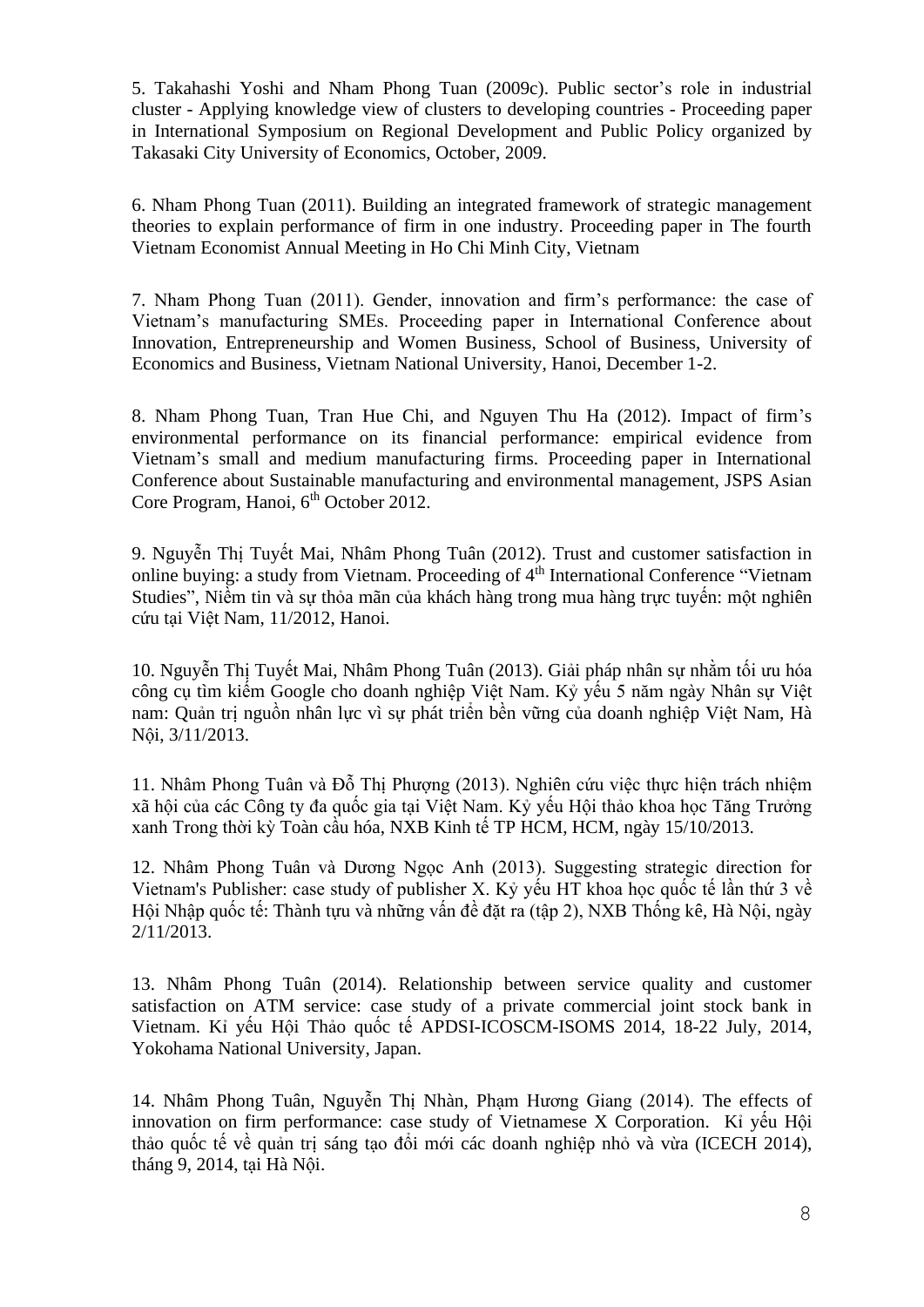15. Hideki Kakinuma, Nham Phong Tuan, Naoki Wakabayashi (2014). How graduates in emerging countries are attracted to Japanese companies? Case of Vietnam, Approach from policy-capturing methodology. Proceedings in International Conference (IFSAM 2014), in Tokyo, Sep 2-4, 2014, Meiji University, Japan.

16. Vũ Hoài Nam, Nhâm Phong Tuân, Hoàng Văn hải (2014). Lotte Mart and Strategic Directions for Vietnamese Retailers in the Context of Intensive Integration. Kỷ yếu Hội thảo quốc tế Asia-Europe Perspective Association International Conference 2014, 25th June, 2014 tại Hà Nội.

17. Nham Phong Tuan, Nguyen Nhu Ngoc (2015). Corporate social responsibility and innovation: The mediating role of knowledge management. Proceedings paper in International conference about economics and business  $(1<sup>st</sup>)$ , Hanoi.

18. Nham Phong Tuan et al. (2015). Factors affecting employee creativity and organizational innovation capability in State Banks. Proceedings paper in International conference about management (ICECH 2015), Hanoi.

19. Nguyen Anh Hao, Nham Phong Tuan, Nguyen Thi Tuyet Mai, Tran Hoai Nam (2016). The impact of user interaction in social media on brand awareness and purchase intention of shoes retail sector in Vietnam: an empirical study of GIAYTOT.COM. Proceedings paper in International conference (ICECH 2016), Hanoi.

20. Nham Phong Tuan, Phung Thi Xuan Huong (2017). The impact of organizational culture on innovation: Case study of company X. Kỷ yếu hội thảo khoa học quốc tế về Phát triển năng lực sáng tạo và cơ hội cho các ý tưởng khởi nghiệp, 2017, Hanoi.

21. Nham Phong Tuan, Nguyen Anh Hao, Tran Hoai Nam (2017). Knowledge sharing and innovation capability: building integrated conceptual framework. Proceedings paper in International conference (ICECH 2017), Hanoi.

22. Nguyen Nhu Ngoc, Takahashi Yoshi, Nham Phong Tuan (2018). Value Diversity and Creativity: The mediating effect of conflict and moderating effect of emotional intelligence. Proceedings paper in The institute of work psychology international conference 2018, Sheffield University Management School, 19th June 2018.

23. Nguyen Nhu Ngoc, Takahashi Yoshi, Nham Phong Tuan (2018). Challenge stressors and creativity: moderating effect of emotional intelligence. Proceedings paper in Academy of Management Meeting (AOM). 10-14/8/2018 Chicago, Illinois.

24. Tran Huy Phuong, Nham Phong Tuan, Nguyen Thu Huong (2018). Determinants of high performance work system and its impacts on organizational performance: Empirical study of listed companies in Vietnam. Proceedings paper in International conference on contemporary issues in Economics, Management and Business  $(1<sup>st</sup>)$ . 29-30 November 2018, NEU, Hanoi.

**5. Research and consulting projects, training courses**